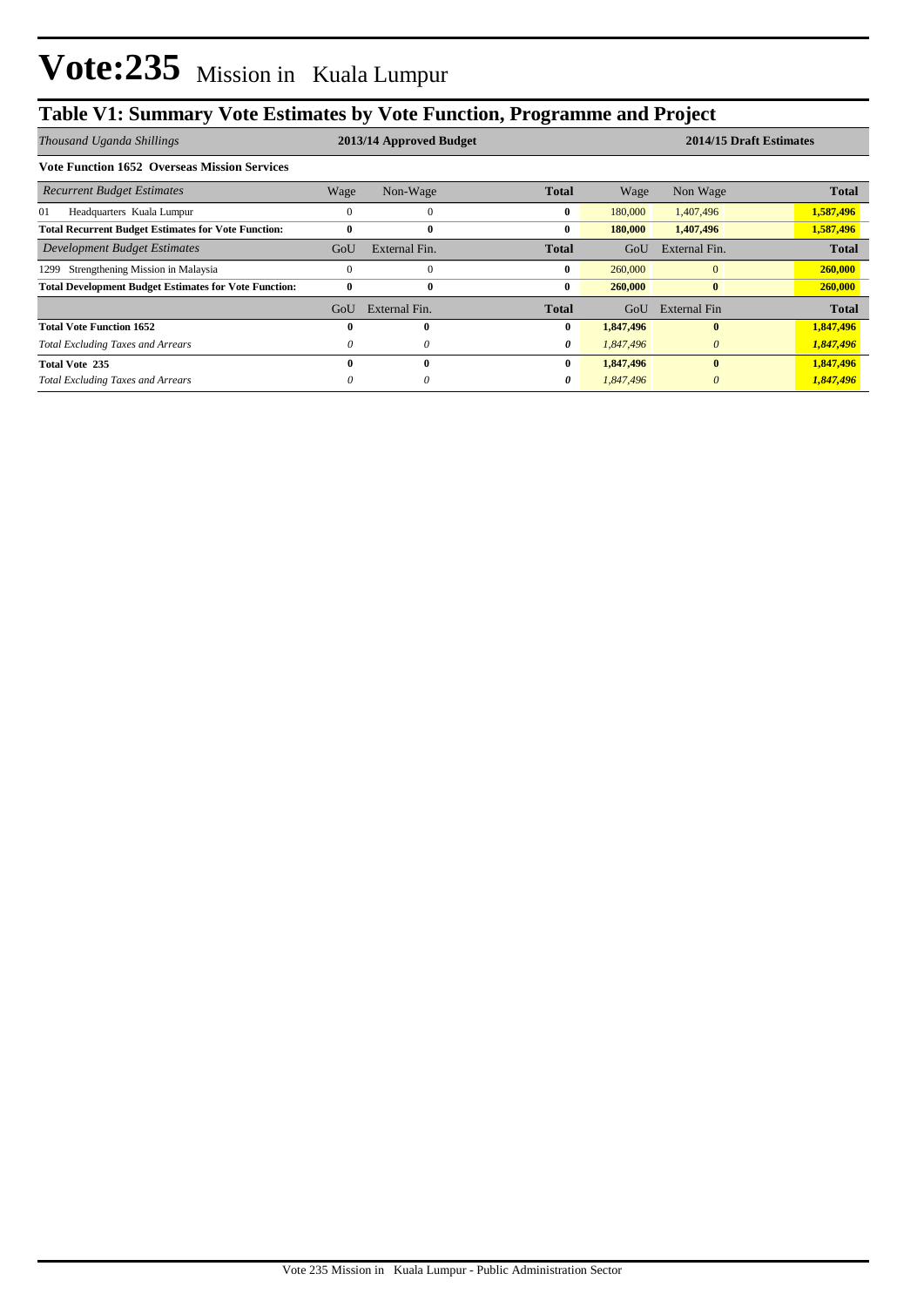# **Vote:235** Mission in Kuala Lumpur

## **Table V2: Summary Vote Estimates by Item**

| Thousand Uganda Shillings                                |     | 2013/14 Approved Budget |              | 2014/15 Draft Estimates |                       |              |  |
|----------------------------------------------------------|-----|-------------------------|--------------|-------------------------|-----------------------|--------------|--|
|                                                          | GoU | External Fin.           | <b>Total</b> |                         | GoU External Fin.     | <b>Total</b> |  |
| <b>Employees, Goods and Services (Outputs Provided)</b>  |     | n                       | 0            | 1,587,496               | $\boldsymbol{\theta}$ | 1,587,496    |  |
| 211103 Allowances                                        |     | 0                       | 0            | 500,000                 | $\Omega$              | 500,000      |  |
| 211105 Missions staff salaries                           |     | 0                       | 0            | 180,000                 | $\Omega$              | 180,000      |  |
| 221007 Books, Periodicals & Newspapers                   |     | 0                       | 0            | 6,000                   | $\Omega$              | 6,000        |  |
| 221008 Computer supplies and Information Technology (IT) |     | ∩                       | 0            | 10,000                  | $\Omega$              | 10,000       |  |
| 221009 Welfare and Entertainment                         |     |                         | 0            | 60,000                  | $\Omega$              | 60,000       |  |
| 221011 Printing, Stationery, Photocopying and Binding    |     |                         |              | 30,000                  | $\Omega$              | 30,000       |  |
| 221014 Bank Charges and other Bank related costs         |     |                         |              | 2,000                   | $\Omega$              | 2,000        |  |
| 222002 Postage and Courier                               |     |                         |              | 4,000                   | $\Omega$              | 4,000        |  |
| 222003 Information and communications technology (ICT)   |     | ∩                       | 0            | 8,000                   | $\Omega$              | 8,000        |  |
| 223003 Rent – (Produced Assets) to private entities      |     | 0                       | 0            | 463,496                 | $\Omega$              | 463,496      |  |
| 223005 Electricity                                       |     | $\Omega$                | 0            | 30,000                  | $\Omega$              | 30,000       |  |
| 223006 Water                                             |     | $\Omega$                | 0            | 18,000                  | $\Omega$              | 18,000       |  |
| 227001 Travel inland                                     |     | 0                       | 0            | 78,000                  | $\Omega$              | 78,000       |  |
| 227002 Travel abroad                                     |     |                         | 0            | 180,000                 | $\Omega$              | 180,000      |  |
| 228002 Maintenance - Vehicles                            |     | $\Omega$                | 0            | 9,000                   | $\Omega$              | 9,000        |  |
| 228003 Maintenance – Machinery, Equipment & Furniture    | 0   | $\bf{0}$                | 0            | 9,000                   | $\mathbf{0}$          | 9,000        |  |
| <b>Investment</b> (Capital Purchases)                    | 0   | 0                       | 0            | 260,000                 | $\boldsymbol{\theta}$ | 260,000      |  |
| 231004 Transport equipment                               |     | $\Omega$                | 0            | 182,000                 | $\mathbf{0}$          | 182,000      |  |
| 231006 Furniture and fittings (Depreciation)             | 0   | $\mathbf{0}$            | 0            | 78,000                  | $\mathbf{0}$          | 78,000       |  |
| <b>Grand Total Vote 235</b>                              |     | $\bf{0}$                | $\bf{0}$     | 1,847,496               | $\bf{0}$              | 1,847,496    |  |
| <b>Total Excluding Taxes and Arrears</b>                 |     | $\theta$                | 0            | 1,847,496               | $\boldsymbol{\theta}$ | 1,847,496    |  |